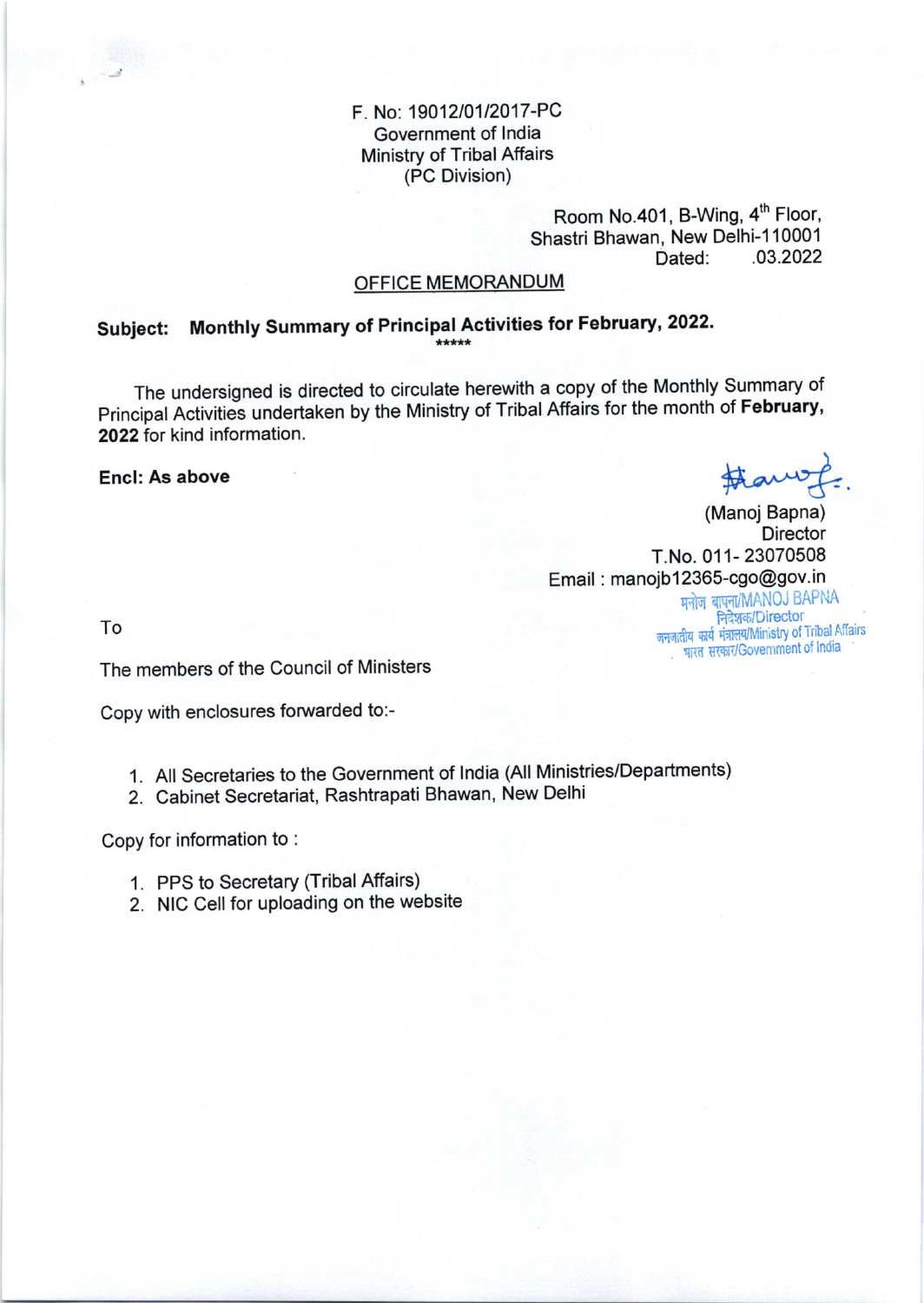#### Government of lndia Ministry of Tribal Affairs

### Subject: Monthly Summary of Principal Activities for February, 2022.

This is regarding important activities of Ministry of Tribal Affairs during the month of February,2022.

2. Project Appraisal Committee (PAC) meeting with 2 States to consider proposals submitted under Grants under Article 275(1) was held during this month.

2.1 One meeting to discuss land issues regarding construction of EMRSS was held with State Government of Maharashtra this month.

## **National Scheduled Tribes Finance and Development Corporation (NSTFDC)**

3. National Scheduled Tribes Finance and Development Corporation (NSTFDC) provides concessional financial assistance to eligible Scheduled Tribes for undertaking Self-Empowerment Venture. NSTFDC channelizes its funds through Government owned State Channelizing Agencies (SCAS), nominated by the respective State/ UT Governments, National Cooperative Development Corporation, certain PSU Banks, Regional Rural Banks and others. ln this regard, the status of targets and achievements for the year  $2021-22$  is as under:

 $(3 \nvert n \nvert c)$ 

| SI.<br>No. | Items        | <b>Financial Year 2021-22</b> |                                 | Performance during the                   |
|------------|--------------|-------------------------------|---------------------------------|------------------------------------------|
|            |              | Annual<br><b>Target</b>       | Achievement as on<br>28.02.2022 | corresponding period of<br>previous year |
|            | Sanction     | 250.00                        | 182.12                          | 320.17                                   |
|            | Disbursement | 220.00*                       | 170.89                          | 266.24                                   |

\* Initially, based on estimated fund availability, it was estimated that the Corporation would be able to disburse approx. Rs. 22O.OO crore. The disbursement target for the year 2021-22 is 100% of total fund available during the year.

 $\land$  During the month of February, 2022, the Corporation sanctioned projects worth  $\bar{\tau}$ 31.82 crore and disbursed < 50.30 crore.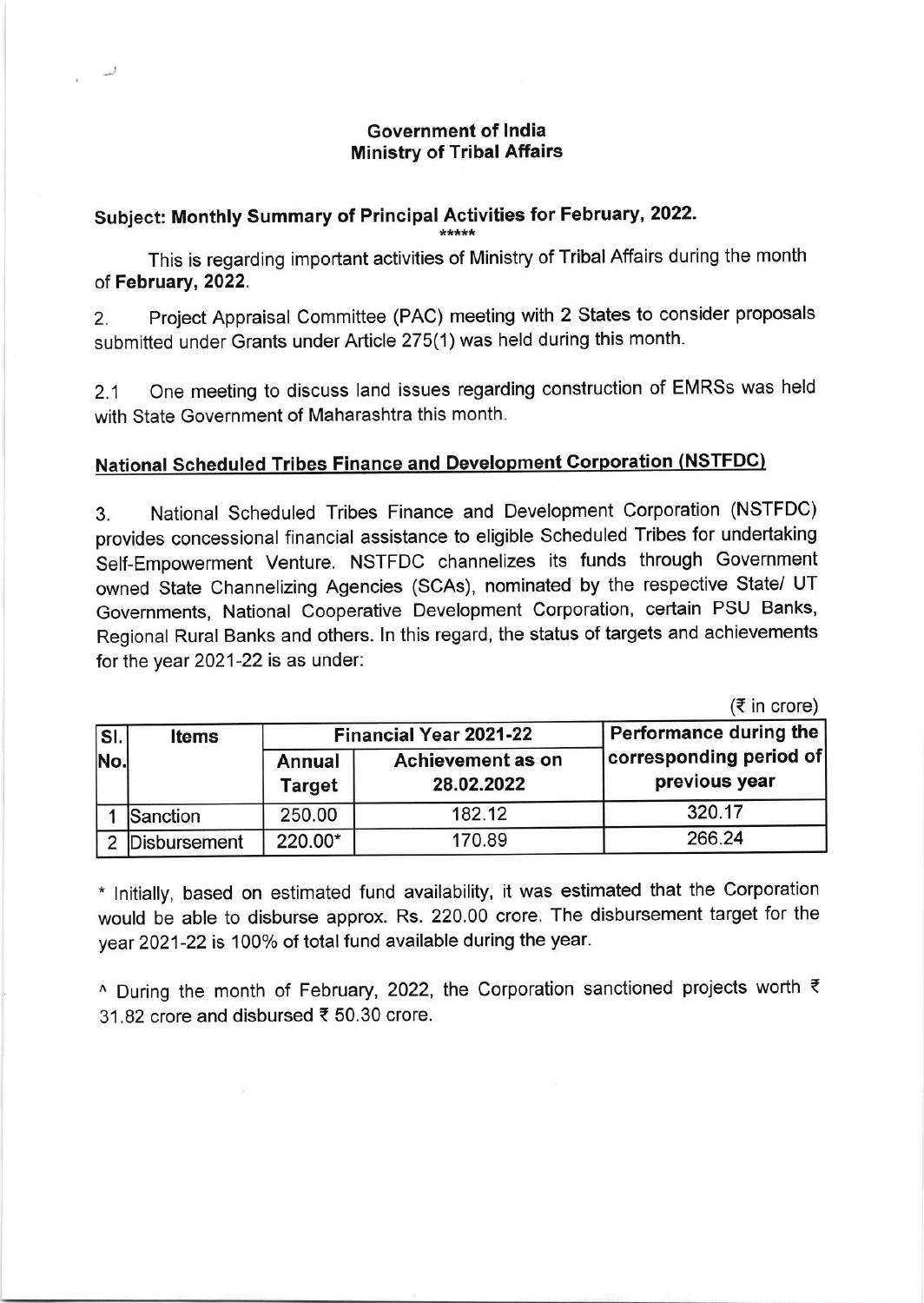3.1 CMD, along with officials of NSTFDC had a meeting with the Heads of channelizing agencies of South Region through Video Conference. During this meeting, various issues pertaining to speeding up loan disbursal, recovery, utilisation, development of integrated portal, increasing coverage under Adivasi Mahila Sashaktikaran Yojana (AMSY) etc. were deliberated in detail.

\*

3.2 <sup>A</sup>meeting chaired by cMD, NSTFDC was held with the representatives of Media and Entertainment Sector Council to discuss the potential of skill development trainings of STs under skill development initiatives of NSTFDC

3.3 During the month, NSTFDC signed MoUs for implementation of cSR projects with the project implementing agencies.

4. ln Lok Sabha, on 07.02.2022, lhe Minister of State in the Ministry of Parliamentary Affairs and Minister of State in the Ministry of Culture (Shri Arjun Ram Meghwal) on behalf of the Minister of Tribal Affairs (shri Arjun Munda) laid on the Table:-

(1) A copy each of the following papers (Hindi and English versions) under subsection 1(b) of Section 394 of the Companies Act, 2013:-

- (i) Review by the Government of the working of the National Scheduled Tribes Finance and Development Corporation, New Delhi, for the year 2O2O-2021.
- (ii) Annual Report of the National Scheduled Tribes Finance and Development Corporation, New Delhi, for the year 2020-2021, along with Audited Accounts and comments of the Comptroller and Auditor General thereon.
- (2) A copy each of the following papers (Hindi and English versions):-
	- (i) Detailed Demands for Grants of the Ministry of Tribal Affairs for the year 2022-2023.
	- (ii) Output Outcome Monitoring Framework of the Ministry of Tribal Affairs for the year 2022-2023.